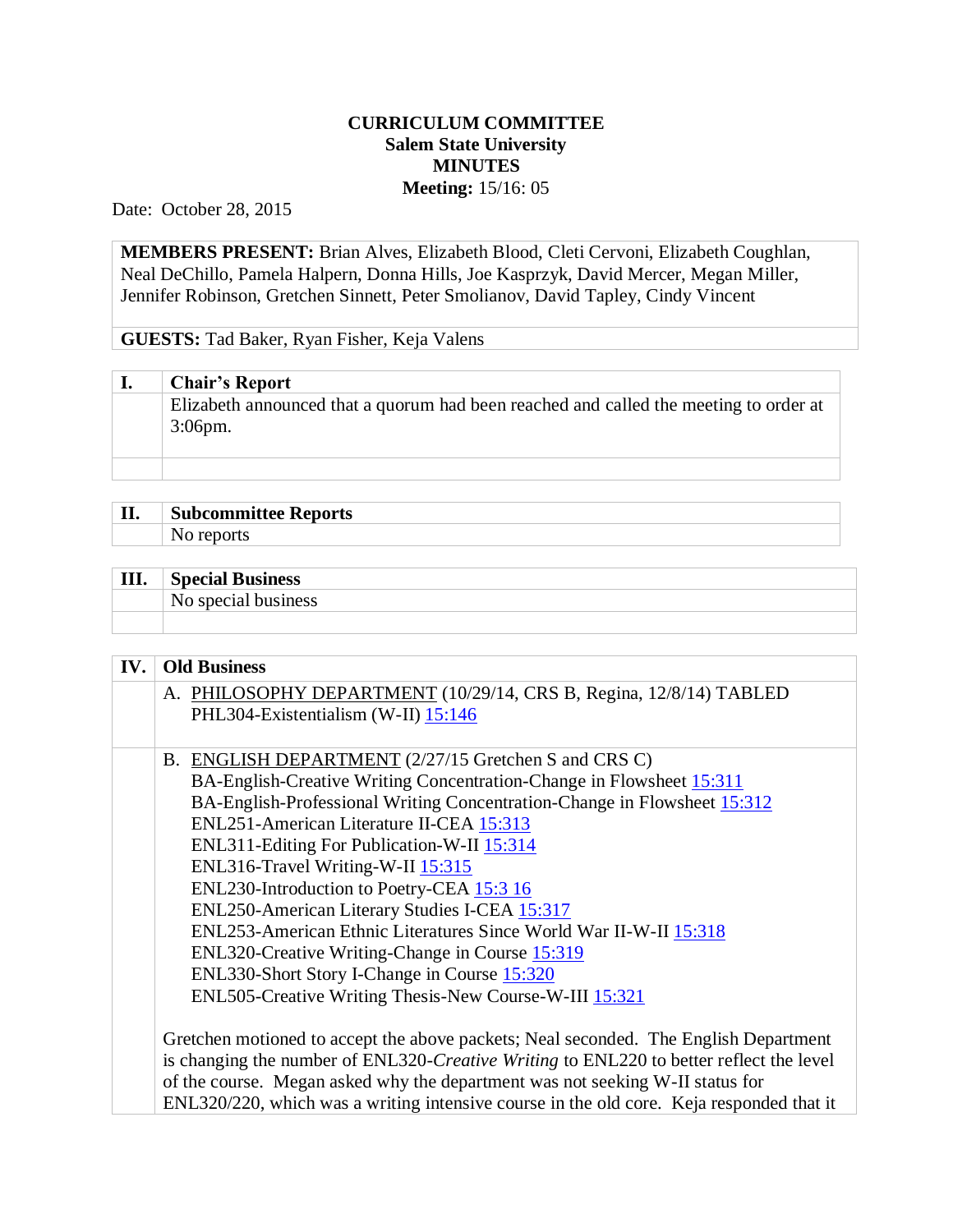is a key course for students in the Creative Writing concentration. In the past, the nonmajors in the course have not been as committed as the majors. The department doesn't want the course to attract students who are just trying to fulfill a Gen Ed requirement. Keja said that the department would be willing to revisit the question of W-II status down the line. ENL320 appears on the department's *Professional Writing* and *Creative Writing* flow sheets, necessitating revised flow sheets. They are also fixing an error that occurs on both these flow sheets. In light of the discussion about ENL320/220, David Tapley asked what the incentives were for departments to create W-II courses. There was discussion about department's needing to strategize about which courses they wished to offer to the general student body vs. those geared toward majors. Keja pointed out that English is planning to offer many sections of its W-II courses, and they have more in the works.

English is seeking W-III certification for a new course ENL505-*Creative Writing Thesis*, which will replace ENL500-*Directed Study in English* on the *Creative Writing* flow sheet. Megan pointed out that according to Academic Policies, ENL505-*Creative Writing Thesis* cannot receive W-III certification because it is a Directed Study. The motion was amended to remove from consideration W-III certification for ENL505. ENL505 will be considered as a new course only. Keja said that English would seek an exception from Academic Policies, and if successful resubmit the course for W-III certification. She pointed out that in the CID the course sponsor has addressed the question of how students in this directed study would be able to participate in peer review. Cindy suggested that other departments may have the same concern. Megan suggested that the Gen Ed Committee take up the subject of whether W-III certification should be allowed for Directed Studies that fully meet the peer review criteria. Tad agreed to address this with the Gen Ed Committee.

English is also seeking CEA certification for 3 pre-existing courses and W-II certification for 4 pre-existing courses. The department is changing the title of one of these courses, ENL330, from *Short Story I (Introduction)* to *Short Story* to make it clear that it no longer needs to be taken as part of a two course literature sequence. Neal asked about grade weights for assignments. UCC used to require grade weights on syllabi, but it is not required on the CID. However, W-II/W-III courses must certify that 40% or more of students' grades are based on written work.

## **Unanimously approved as amended.**

Megan said that the W-II certifications will be retroactive since the original forms were submitted before November 1, 2014.

| C. BIOLOGY DEPARTMENT $(5/29/15, CRS A, Joe K., 9/9/15)$                  |
|---------------------------------------------------------------------------|
| BA-Biology-Change in Flowsheet 16:009                                     |
| BS-Biology-Change in Flowsheet 16:010                                     |
| BS-Biology-Aquaculture Concentration-Change in Flowsheet 16:011           |
| BS-Biology-Biomedical Sciences Concentration-Change in Flowsheet 16:012   |
| BS-Biology-Biotechnology Concentration-Change in Flowsheet 16:013         |
| BS-Biology-Environmental Biology Concentration-Change in Flowsheet 16:014 |
|                                                                           |